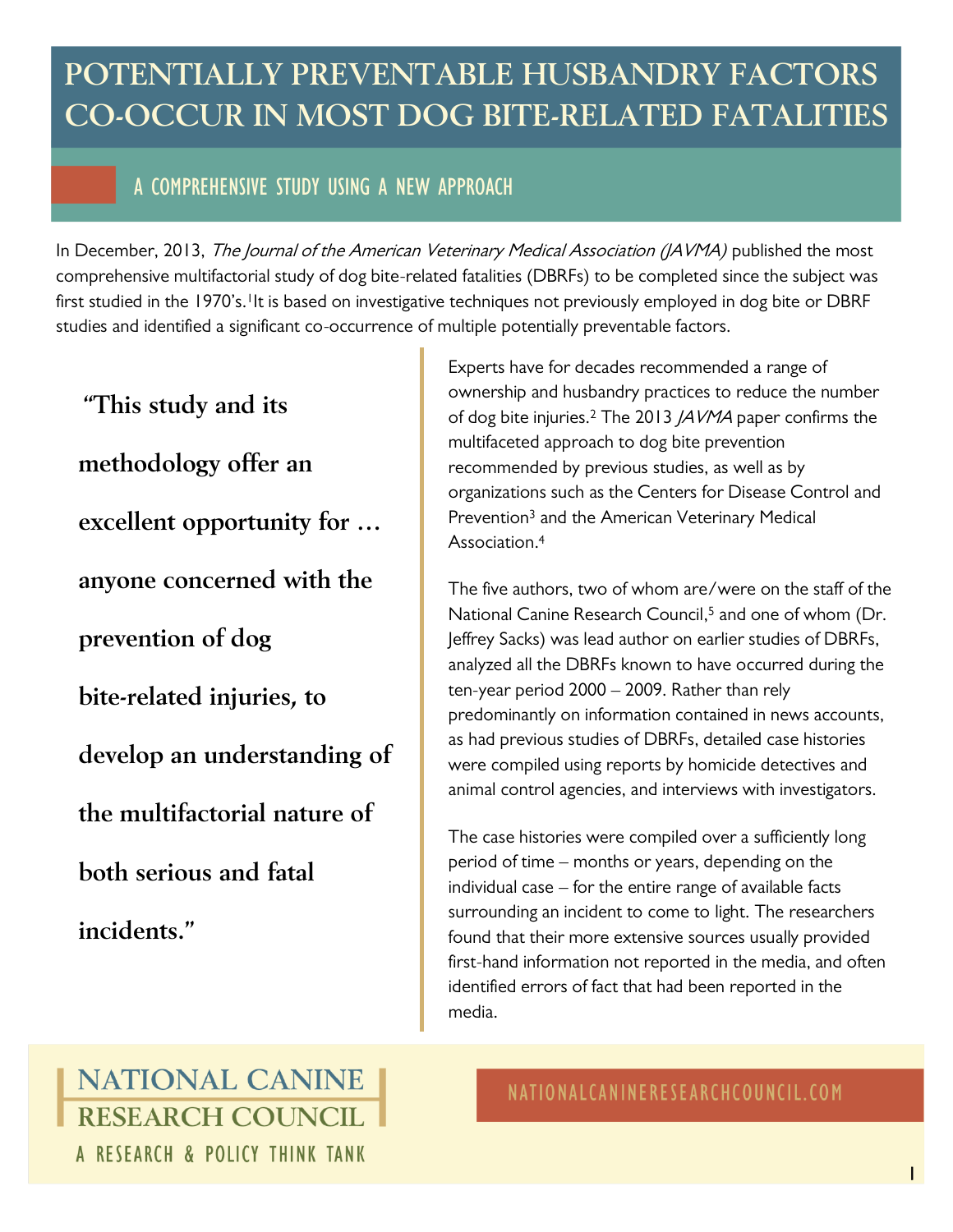#### POTENTIALLY PREVENTABLE FACTORS

The researchers identified a striking co-occurrence of multiple, controllable factors: no able-bodied person being present to intervene (87.1%); the victim having no familiar relationship with the dog(s) (85.2%); the dog(s) owner failing to neuter/spay the dog(s)(84.4%); a victim's compromised ability, whether based on age or physical condition, to manage their interactions with the dog(s) (77.4%); the owner keeping dog(s) as resident dog(s), rather than as family pet(s) (76.2%); the owner's prior mismanagement of the dog(s) (37.5%); and the owner's abuse or neglect of dog(s) (21.1%). Four or more of these factors were present in 80.5% of cases; breed was not one of those factors.

The distinction between a resident dog and a family dog was first proposed years ago by National Canine Research Council Founder Karen Delise.<sup>6</sup> 76.2% of the DBRFs in this study involved dogs that were not kept as family pets; rather they were only resident on the property. Dogs are predisposed to form attachments with people, to become dependent on people, and to rely upon their guidance in unfamiliar situations. While it is extremely rare that dogs living as either resident dogs or as family pets ever inflict serious injuries on humans, dogs not afforded the opportunity for regular, positive interaction with people may be more likely, in situations they perceive as stressful or threatening, to behave in ways primarily to protect themselves.

### THE STUDY'S FINDINGS ON BREED

The authors of the 2013 *JAVMA* paper reported that the breed(s) of the dog or dogs could not be reliably identified in more than 80% of cases. News accounts disagreed with each other and/or with animal control reports in a significant number of incidents, casting doubt on the reliability of breed attributions and more generally for using media reports as a primary source of data for scientific studies. In only 45 (18%) of the cases in this study could these researchers make a valid determination that the animal was a member of a distinct, recognized breed. Twenty different breeds, along with two known mixes, were identified in connection with those 45 incidents.

The most widely publicized previous DBRF study<sup>7</sup> which was based primarily on media reports, qualified the breed identifications obtained in their dataset, pointing out that the identification of a dog's breed may be subjective, and that even experts can disagree as to the breed(s) of a dog whose parentage they do not know. It has been known for decades that the cross-bred offspring of purebred dogs of different breeds often bear little or no resemblance to either their sires or dams.<sup>8</sup> The previous DBRF study also did not conclude that one kind of dog was more likely to injure a human being than another kind of dog.

Lack of reliable breed identifications is consistent with the findings of Dr. Victoria Voith of Western University<sup>9,10</sup> and of the Maddie's Shelter Medicine Program at the University of Florida's College of Veterinary Medicine.<sup>11,12</sup> Both Dr. Voith and the Maddie's Shelter Medicine Program conducted surveys<sup>13</sup> showing that opinions ventured by those working in animal-related fields regarding the breed or breeds in a dog of unknown parentage agreed with breed as detected by DNA analysis less than one-third of the time.<sup>14</sup> Participants in the surveys conducted at both universities frequently disagreed with each other when attempting to identify the breed(s) in the same dog.

90% of the dogs described in this DBRF study's case files were characterized in at least one media report with a single breed descriptor, potentially implying that the dog was a purebred dog. A distribution heavily weighted

NATIONAL CANINE **RESEARCH COUNCIL** A RESEARCH & POLICY THINK TANK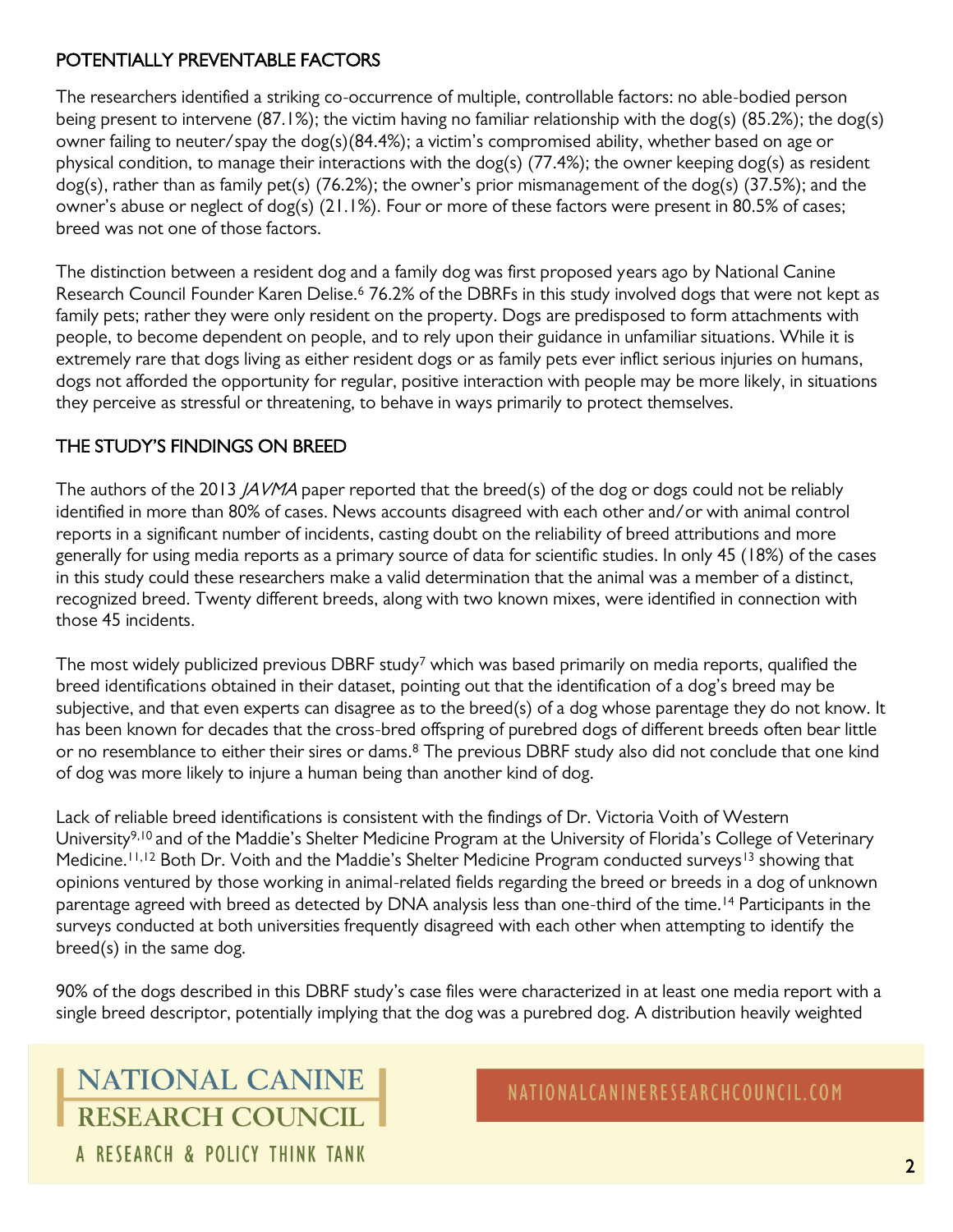toward pure breed is in stark contrast to the findings of population-based studies indicating that ~46% of the dogs in the U.S. are mixed breed.<sup>15</sup> Thus, either the designation of breed in the media reports for the cases under examination was done very loosely, and without regard to possible mixed breed status, or purebred dogs were heavily over-represented. The latter conclusion did not seem likely to these authors, particularly in light of the photographic evidence they were able to obtain. Finally, the news accounts erroneously reported the number of dogs involved in at least 6% of deaths.

The earlier, widely publicized study of DBRFs has been misunderstood, and misused to justify single-factor policy proposals such as breed-specific legislation (BSL), though the authors of that study did not endorse such policies. Failure to produce a reduction in dog bite-related injuries in jurisdictions where it has been imposed<sup>16,17</sup> has caused the support for BSL to fade in recent years.<sup>18</sup> The House of Delegates of the American Bar Association has passed a resolution urging all state, territorial and local legislative bodies and governmental agencies to repeal any breed discriminatory or breed specific provisions.<sup>19</sup> In 2013, the White House, citing the views of the Centers for Disease Control and Prevention, published a statement with the headline, "Breedspecific legislation is a bad idea."<sup>20</sup> BSL is also opposed by major national organizations, including the American Veterinary Medical Association, the National Animal Control Association, the Humane Society of the United States, the American Society for the Prevention of Cruelty to Animals, and Best Friends Animal Society.

#### UNDERSTANDING AND ADDRESSING HUSBANDRY FACTORS WILL LEAD TO BETTER PREVENTION

The trend in prevention of dog bites continues to shift in favor of multifactorial approaches focusing on improved ownership and husbandry practices, better understanding of dog behavior, education of parents and children regarding safety around dogs, and consistent enforcement of dangerous dog/reckless owner ordinances in communities. The findings reported in this study support this trend. The authors conclude that the potentially preventable factors co-occurring in more than 80% of the DBRFs in their ten-year case file are best addressed by multifactorial public and private strategies.

Further, they recommend their coding method to improve the quantity and quality of information compiled in future investigations of any dog bite-related injuries, not just DBRFs. This study and its methodology offer an excellent opportunity for policy makers, physicians, journalists, indeed, anyone concerned with the prevention of dog bite-related injuries, to develop an understanding of the multifactorial nature of both serious and fatal incidents.

#### UPDATED AUGUST 2015

#### SOURCES and NOTES:

1. Patronek, G.J., Sacks, J.J., Delise, K.M., Cleary, D.V., & Marder, A.R. (2013). Co-occurrence of potentially preventable factors in 256 dog bite-related fatalities in the United States (2000-2009). Journal of the American Veterinary Medical Association, <sup>243</sup>(12), 1726-1736.

2. American Veterinary Medical Association: Task Force on Canine Aggression and Human-Canine Interactions. (2001). A Community Approach to Dog Bite Prevention. Journal of the American Veterinary Medical Association, 218(11), 1732-1749.

## NATIONAL CANINE **RESEARCH COUNCIL** A RESEARCH & POLICY THINK TANK